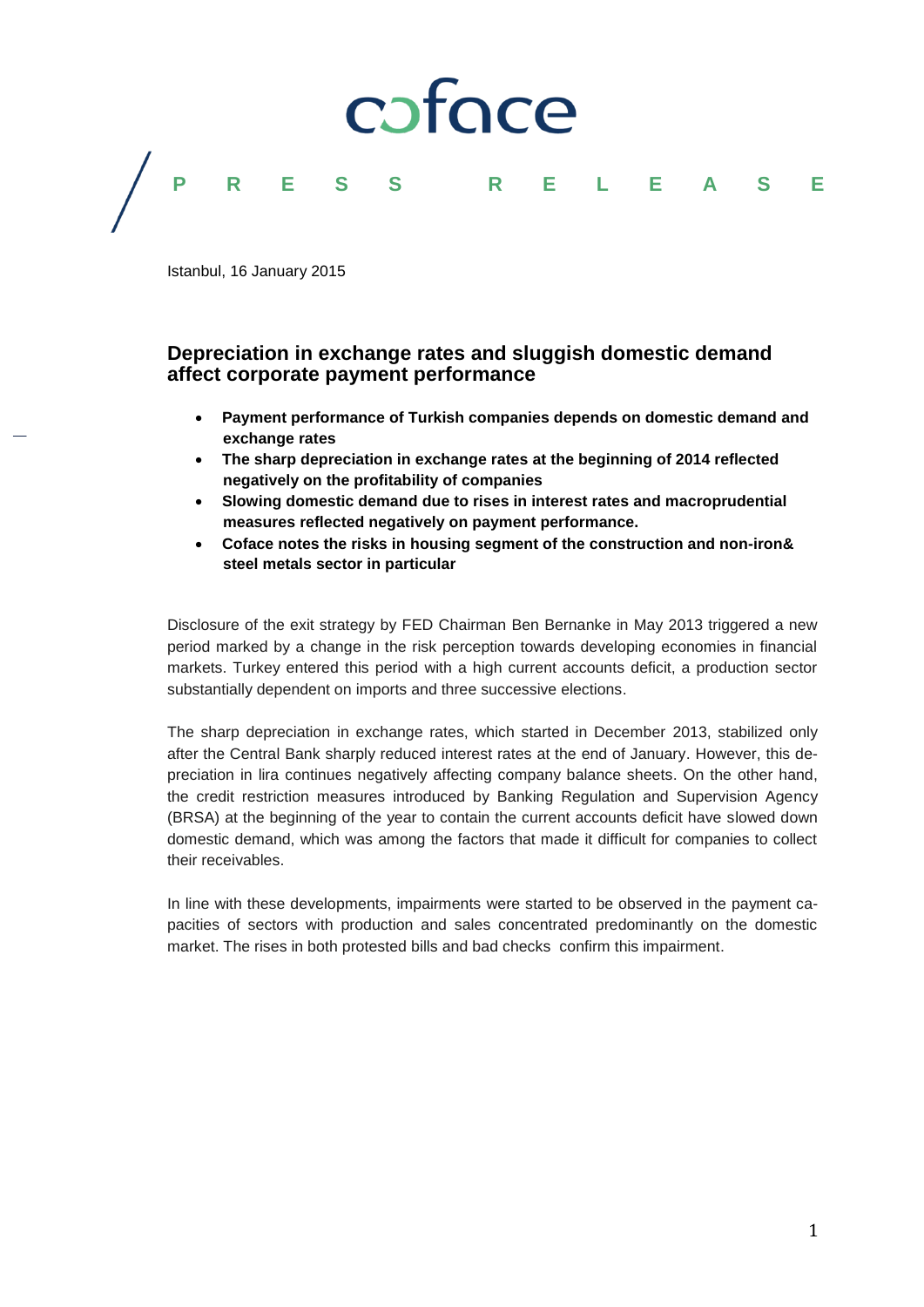

### **Annual change in total and bad check amounts\* (%)**



Source: Ministry of Industry, Entrepreneur Information System

*\*Checks used by corporates*

Bad checks amounted to 15.9 billon TL in the first 10 months of 2014, up by 5.4 percent. The amount of protested bills also rose by 9.1 percent y-o-y in the first ten months of 2014, due to rising interests and slowing domestic demand.

Coface forecasts Turkish economy to growth by 3,1 percent in 2014 and by 3,5 percent in 2015. In November 2014, Coface downgraded Turkey's country risk assessments from A4 to B, due to lower growth perspective, higher private sector indebtedness and volatility in exchange rates.

The exchange rate loss of 2 million 973 thousand companies include in the Entrepreneur Information System of Ministry of Industry seems to have grown significantly due to the surge in exchange rates at the end of 2013. As a matter of fact, exchange rates losses amounted to 118.8 billion TL as of end-2013, up from 45.1 billion TL as of end-2012. This is a key indicator reflecting the vulnerability of companies to volatility in exchange rates.

"*Given that the level of exchange rates and domestic demand are two key factors affecting the profitability of companies in Turkey, a moderate recovery in domestic demand in the first quarter of 2015 may positively affect profitability of companies. However, developments in the global economy, geopolitical risks, the expected process of interest rate hike by FED and the upcoming general elections in Turkey signal the persistence of exchange rate risk. This suggests that we are entering a period when companies must manage their cash flows and borrowing much more consciously,*" says Seltem İYİGÜN, Coface MENA economist.

The main sectoral risks highlighted by Coface are as follows:

2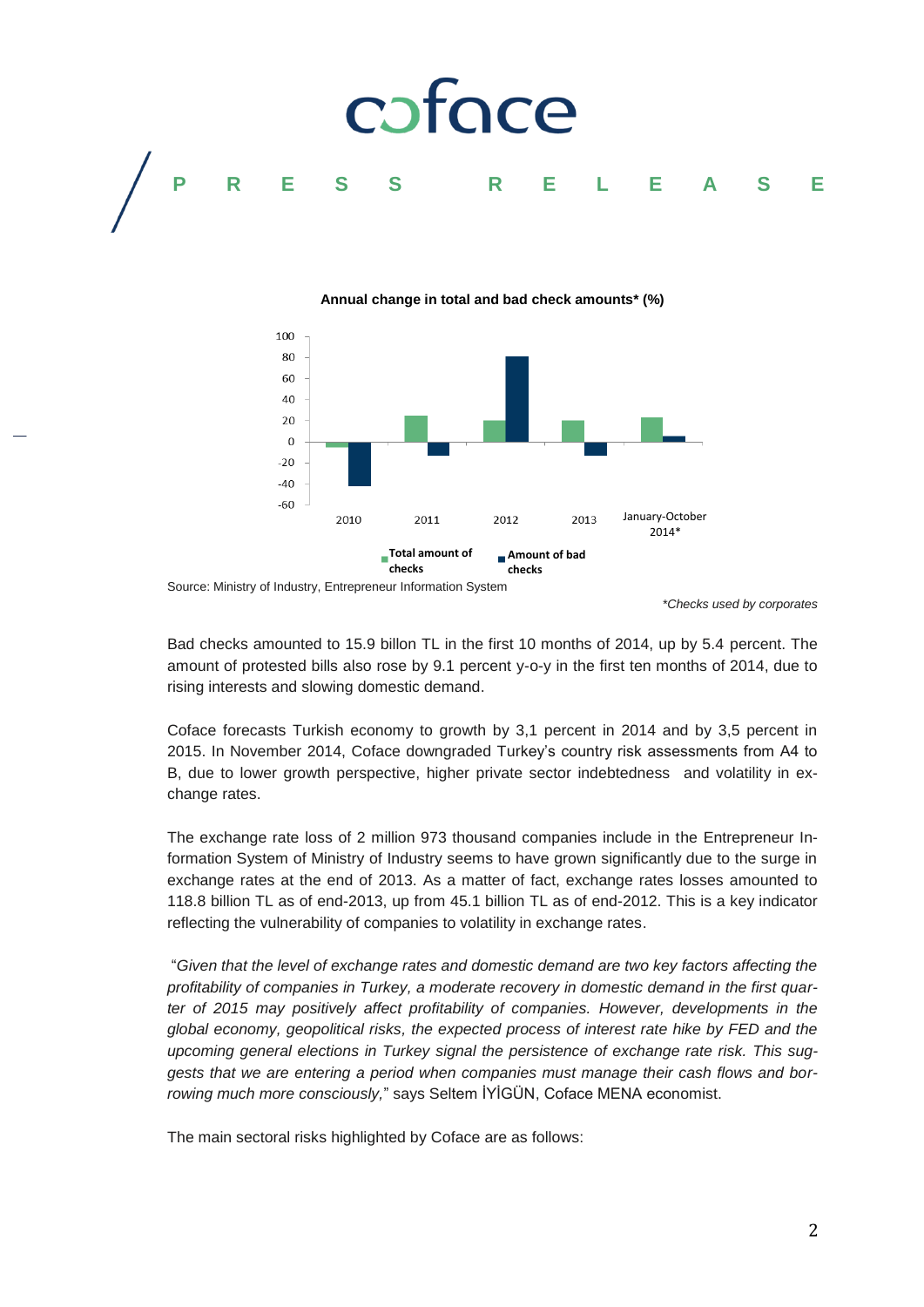# cofoce

# **PRESS R E L E A S E**

**Metal sector (non-iron & steel):** Import-dependence in raw material supply, declines in raw material prices, and the negative impacts of changes in exchange rates on borrowing costs are the main risks facing companies.

**Automotive sector:** The tax rates increased at the beginning of the year, rising interest rates, the macroprudential measures introduced by BRSA to contain consumer loans and the surge in exchange rates, among other factors, have resulted in a significant decline in domestic sales. However, positive outlook continues for exports.

**Food sector:** The greatest risk for food producers is the rise of production costs due to drought experienced during the year.

**Chemical sector:** Almost 70 percent dependence on imports in raw material supply and the slowdown in the construction sector, which is among the key clients of the sector, are the main risks facing the sector.

**Construction sector:** On the housing side, the uncertainty raised by the increase in interest rates and slowdown in the economy seems to have caused a regression in consumer confidence, which reflects negatively on the housing demand. The widening gap between supply and demand is viewed as another risk factor.

**Retail sector:** Private sector consumption accounts for approximately two thirds of GDP in Turkey. According to recent data, retail sales continue rising and the risk level of the sector does not seem to be high.

**Textile and apparel**: This sector, which has a high production and sales capacity towards both the domestic and external markets, features a medium level risk. The recovery trend in European markets and the exports supported by higher exchange rates are positively affecting the sector's performance.

**Pharmaceuticals:** The pressure caused on prices by reference drug system and high level of competition is negatively affecting the profitability of companies.

**MEDIA CONTACTS**: Maria KRELLENSTEIN - T. +33 (0)1 49 02 16 29 [maria.krellenstein@coface.com](mailto:maria.krellenstein@coface.com) Justine LANSAC – T. +33 (0)1 49 02 24 48 [justine.lansac@coface.com](mailto:justine.lansac@coface.com)